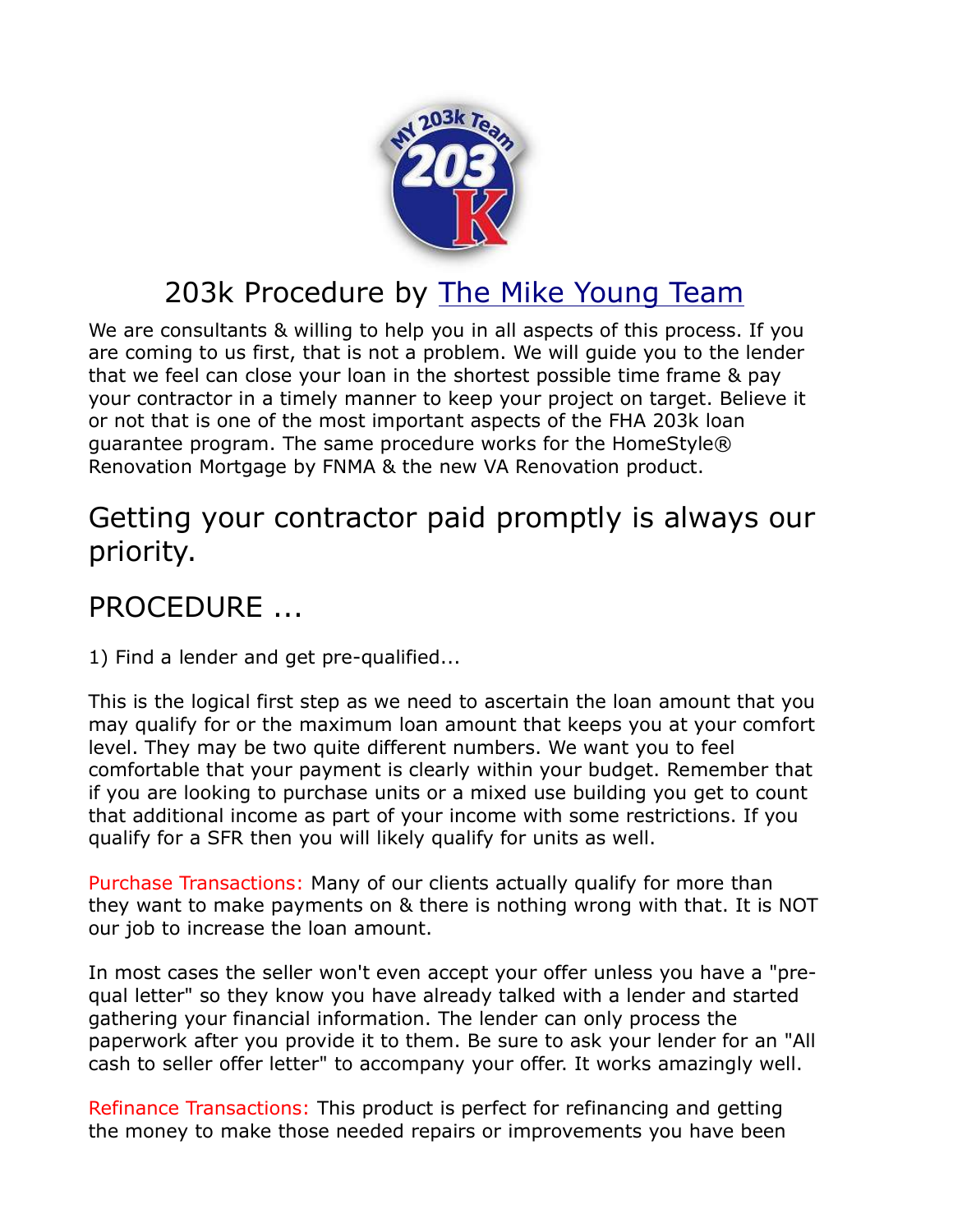putting off. We had one not too long ago where the borrower's had a surprise baby on the way and they really liked the home and neighborhood... nothing was wrong with the home, the just used the FHA 203k loan to make an addition.

2) Purchase Transactions: Get with one of our 203k real estate professionals to assist you in finding a property suitable to your needs, or alternately...

Our professional teammates are going to show you several homes to choose from that need some degree of repairs. Not to worry as all those repairs are completed as part of the loan & renovation process. The great thing is that YOU get to choose the carpet, paint, and configuration of the property you are buying. I've always believed that a home isn't actually yours till to change the carpet and put your personality in the color schemes. If your real estate professional tries to steer you away from a 203k call us, please. Why wouldn't you want to gain additional equity in a home you are buying. You put down 3.5% but may end up with 20-25% equity, that what the 203k loan program is all about.

For your Refinance Transactions you can get the money to renovate, update, moderize, or add on to it, all in the same loan, and quite often at a lower interest rate than you currently have.

3) Call us at 1.707.812.7668 (customer service) to set up an appointment for a 203k Consultation. We will meet with the borrower(s) at the site, go over the contracts and agreements that they will need to sign at the close of escrow. They will be given copies that to take home & read at their leisure, mark up and get any questions answered by the lender or our staff. Better yet, go to my203kconsultant.com and then click on "order now".

In addition we will make an inspection of the premises at that time. We walk through with the borrower and determine what "must be repaired" per the HUD Guideline, then add the borrower's "wish list" of additional items specific to their needs & desires. We want this to be YOUR home the way you want it.

An inspection report will be created which is the "cornerstone" of a good 203k loan project.

You may choose to have a "home inspection" in addition to our property inspection. That is certainly your right. Many of our inspectors are home inspectors or licensed contractors who are capable of making that Home Inspection Report as well or you can choose someone else... remember that YOU are in control of the process. [Note: a typical "home inspection" will suggest you contact appropriate trades people to address issues they find... WE don't, we actually will make that judgment call in most cases and create a "scope of work" called the "Job Specifications & Bid Request".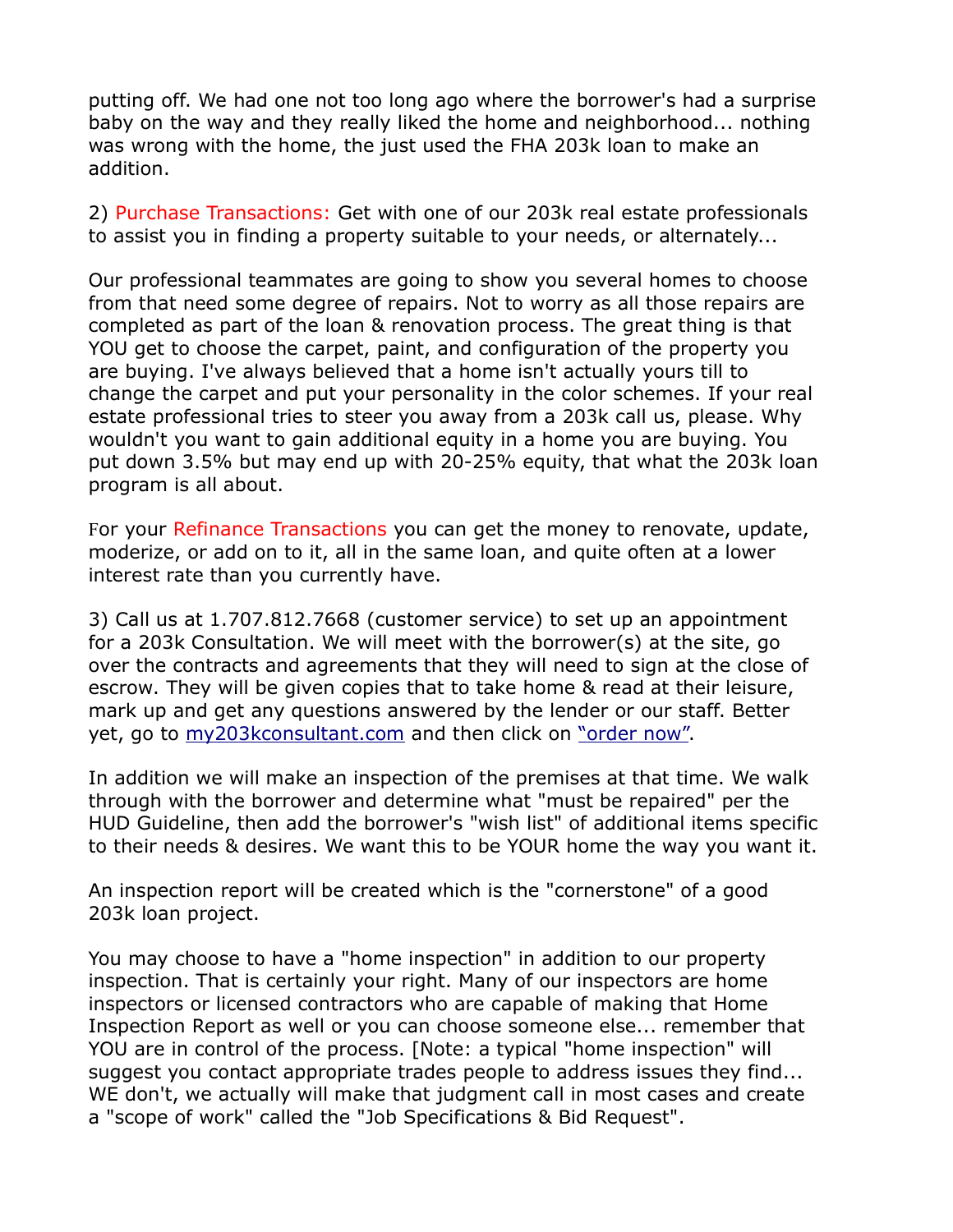4) After the inspection has been made we will return to our office and create a "Job Specification & Bid Request" [Some lenders refer to it as the SOR]. This is a list of the repair items that we intend to complete on your project. This "specification" is what will allow all of the contractors who bid this project to bid on the same list.

This is important as you want them bidding "apples to apples". Up till now there is no real need for a contractor to have been to the site because we didn't know what work was to be completed. Note: so many times a borrower will have several contractors out to the home prior to our visit only to find they weren't consistent with the scope of work and the bids were all way different.

5) Once the "Job Specification & Bid Request" has been created a copy will be given to the lender and another copy to the buyer or owner who is refinancing the property. It is technically the buyer's responsibility to see that the bid specs get out to several contractors for bid purposes...in reality the home buyer typically will sit on the report and procrastinate and you'll loose precious time. Our software allows you to print the job specs with or without the consultants prices on the forms.

FHA would like to see every bid come right from the contractor in a "blind bid" situation without any outside influence from the consultant. This will typically double or triple the time the contractors will spend getting the bid ready for the borrower. We have typically identified the borrower's choice for a contractor by this time and send it to them as well.

If the borrower hasn't made a choice by this time we will send randomly to people on our "validated contractor" list who are willing to bid this project for the borrower. By the way, the appraisal can be ordered once the bid specifications are complete as that tells them the "scope of work" they need to determine value.

Note: In the case where blueprints are needed we can may be able to save you money on those as well. One client recently had a quote for blueprints for her room addition at \$42,000 and we were able to use our in house people to get them done for less than \$12,000. Another client was quoted \$5,000 for the plans they needed, our draftsman did it for less than \$2,000.

6) When the bids come back the borrower will choose the contractor. We are always available during this process to assist the borrower & offer suggestions as to which bid is the most appropriate for this project.

Note: It isn't always the lowest bid that is the best bid, by the way, sometimes a bid comes in so low that it is clear they didn't understand the specs or too low to actually complete the project. The lender can close the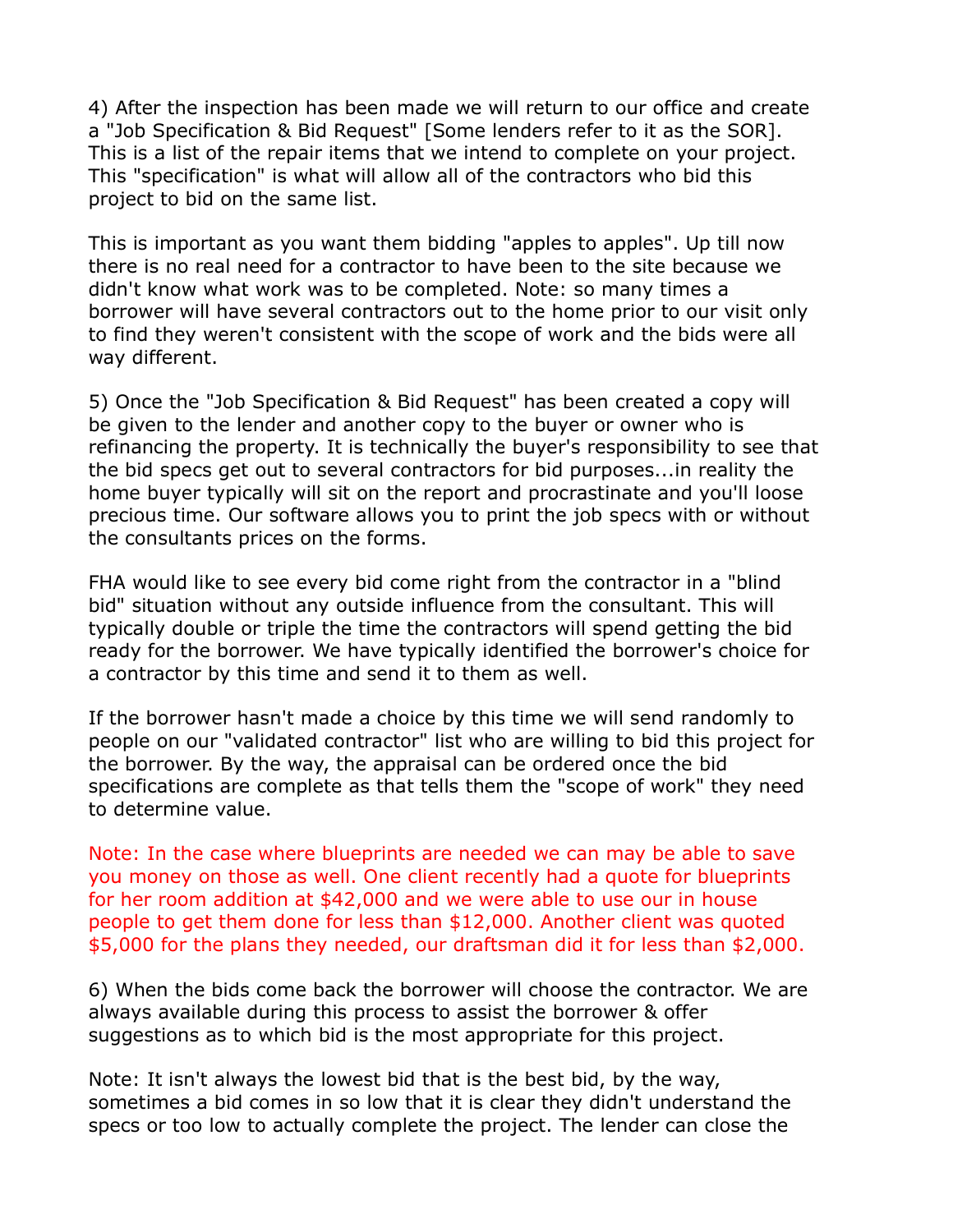loan.

7) The contractor is notified that the loan has closed so he/she can schedule the work to begin. This is when most contractors will have a meeting with the borrower and set the expectation of when the project will start, and finish. Once the work begins the contractor will require continuing inspections to get progress payments for the completed work. The contractor or the home owner can initiate this draw request. The lender will initiate one if you don't do it in a timely manner.

8) This procedure will repeat itself until the project is complete.

Please realize that the consultant is never going to be the contractor's boss or the job superentendant. That is the buyer or owner's job exclusively.

> Associates in all areas of the USA using our  $203(k)$  software or

> > 1.916.758.1809 Sacramento CA

1.877.207.6565 works for all of our affiliates

or PLACE YOUR ORDER HERE